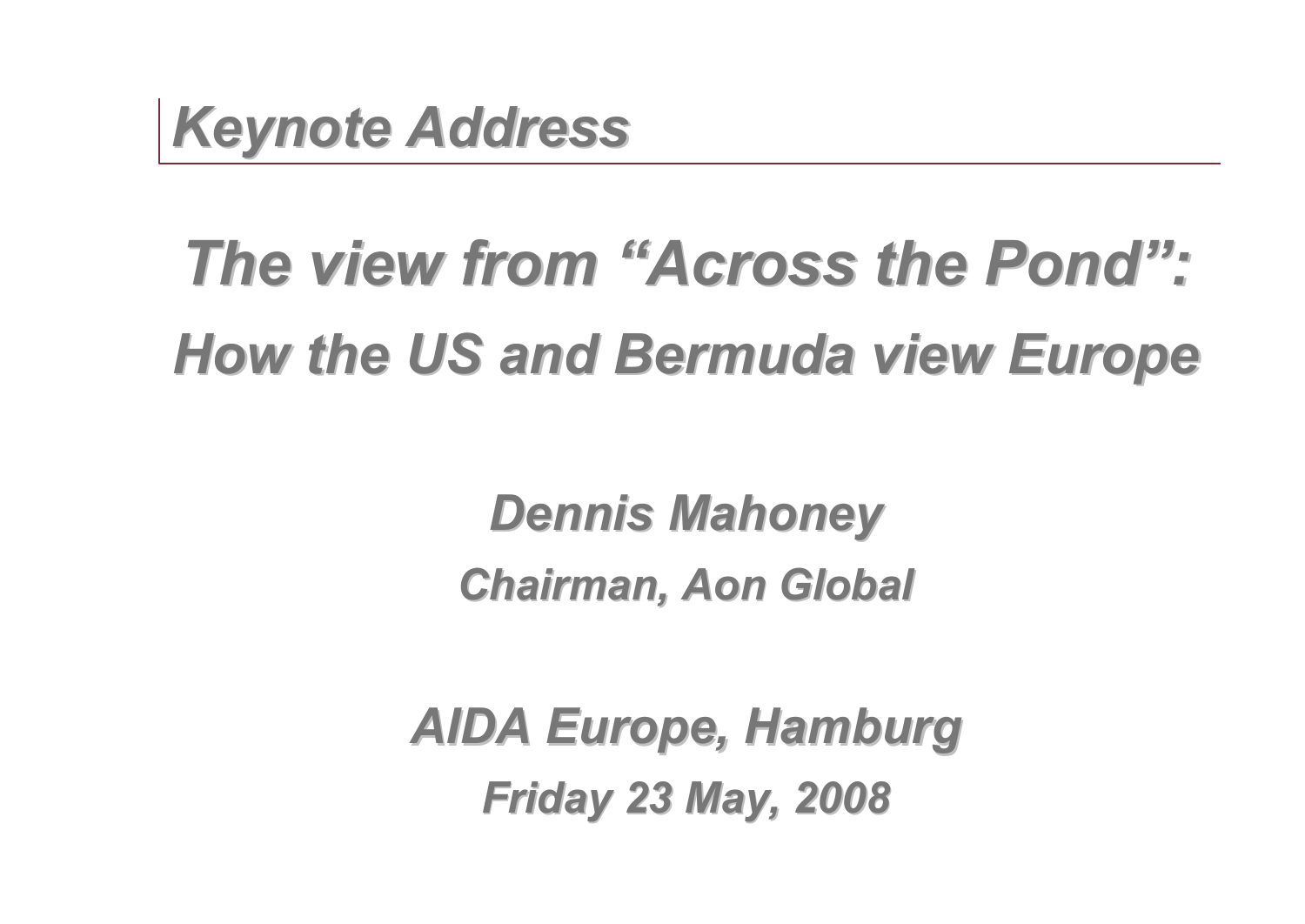### **US, Bermuda and Europe - a Bermuda triangle?**



*Markets interconnected – by ownership, by people*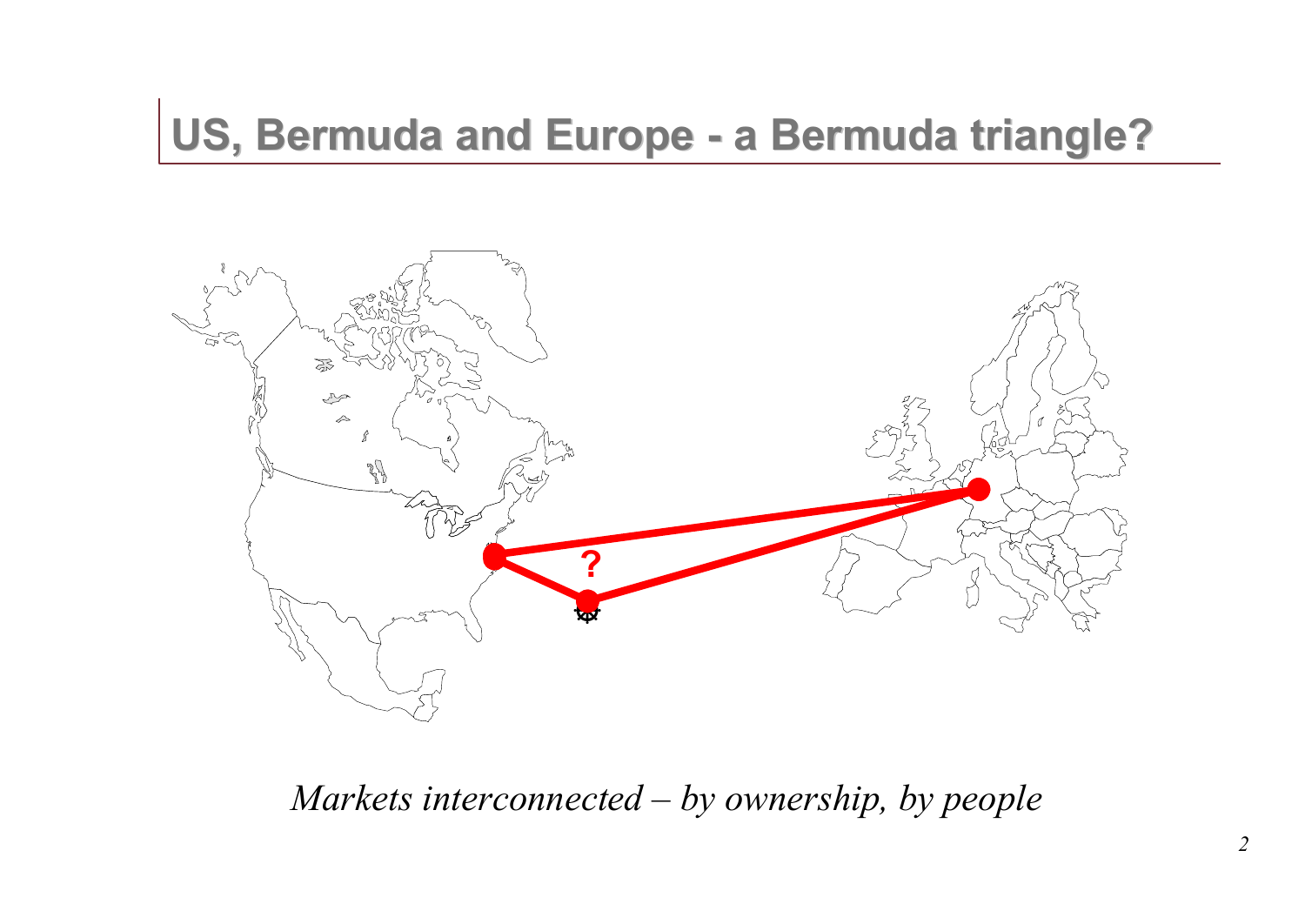### **Globalisation and regionalisation**

- l **Capital is fungible; capital is global**
- l **Growth of regional centres competing with London and Bermuda for international business (large, complex or volatile risks, typically written on subscription basis)**
	- ä Zurich
	- ä Dubai
	- ä Singapore / Hong Kong / Labuan
- l **Bermuda and Lloyd's business opening offices around the world – multi-platform**
	- Get closer to clients
	- Diversification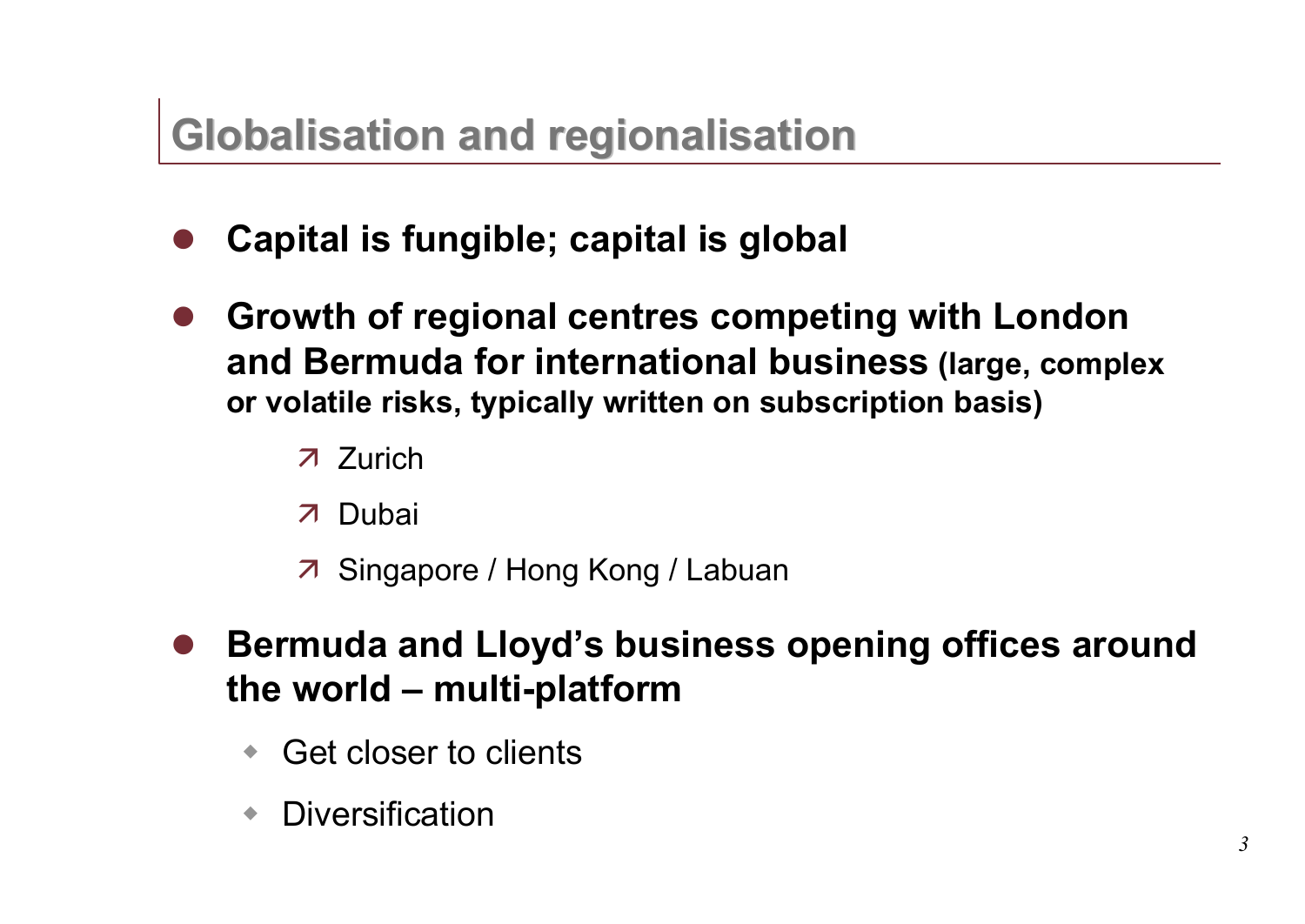### **Bermuda and Europe**

- l **Lloyd's and Bermuda carriers opening operations around the world**
	- Lloyd's companies domiciled and/or operations in Bermuda
		- ä Catlin, Hardy, Hiscox, Kiln, Omega, Advent, Amlin, Canopius
	- Bermuda companies with operations in London
		- ä ACE, XL Capital, Aspen, Lancashire, Validus Re, Ariel Re, Montpelier Re, AWAC, Argo
	- Bermuda companies with operations in Dublin
		- ä PartnerRe, XL Capital, AWAC, Aspen, Axis
	- Bermuda companies with operations in Zurich
		- ä PartnerRe, ACE, Axis, Glacier Re, Arch, Montpelier Re, Flagstone Re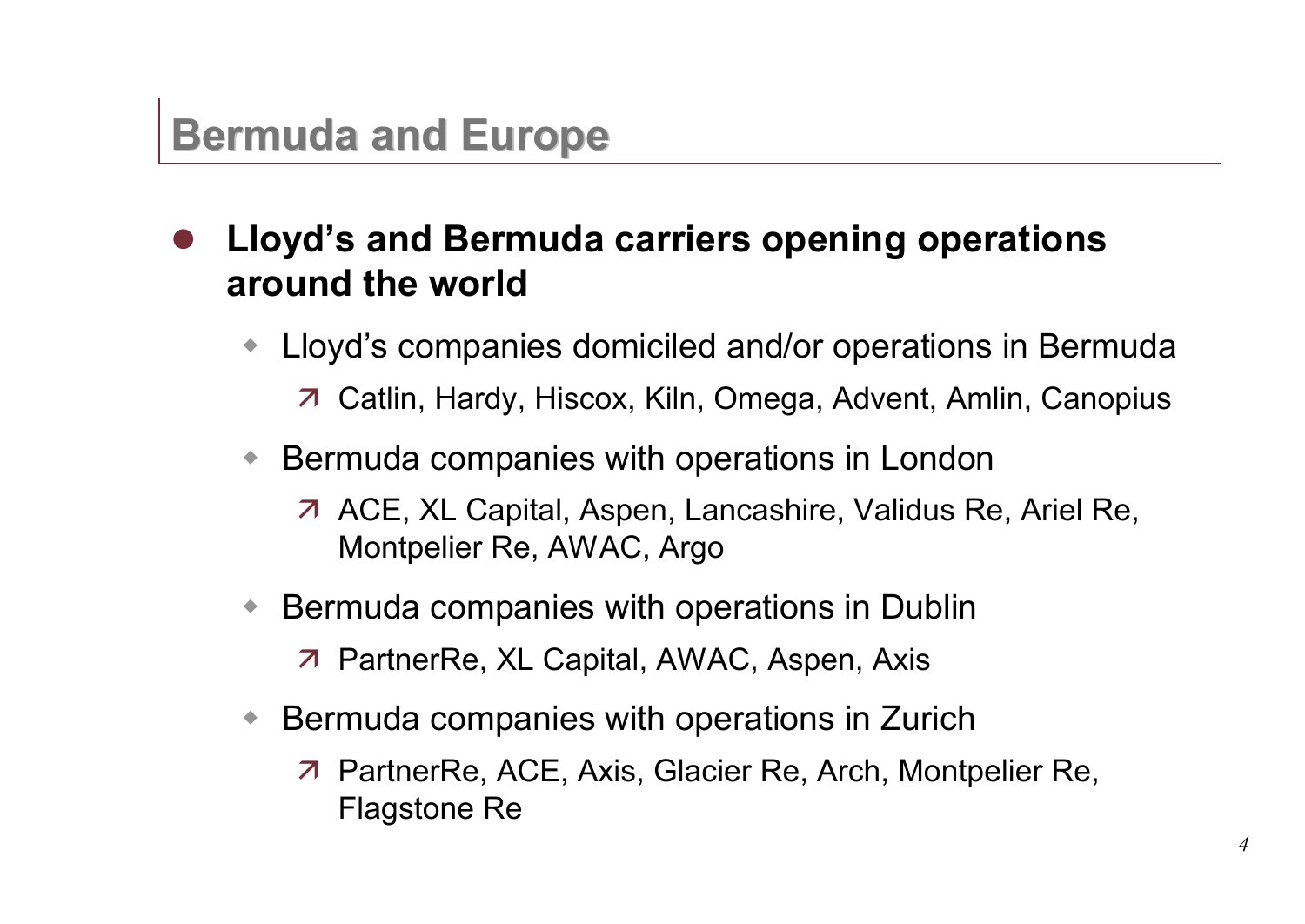### **Catlin Group - underwriting platforms**

| <b>Catlin Syndicate at Lloyd's</b>             | <b>Catlin UK</b>                               |  |
|------------------------------------------------|------------------------------------------------|--|
| The Catlin Syndicate is the largest            | Catlin UK specialises in underwriting          |  |
| syndicate at Lloyd's for 2007 based on a       | property and casualty insurance for smaller    |  |
| premium capacity of £1.25 billion. The         | to medium size UK commercial clients           |  |
| syndicate is a recognised leader of            | through a network of regional offices. It also |  |
| numerous classes of specialty insurance        | writes other business classes underwritten     |  |
| and reinsurance.                               | by the Catlin Syndicate.                       |  |
| <b>Catlin Bermuda</b>                          | <b>Catlin US</b>                               |  |
| Catlin Bermuda is a leading participant in     | Catlin US encompasses all of the Group's       |  |
| the vibrant Bermuda market, underwriting a     | operations in the United States and            |  |
| diversified portfolio of property treaty,      | underwrites a wide variety of insurance and    |  |
| casualty treaty, political risk and terrorism, | reinsurance products from a network of         |  |
| and structured risk coverages.                 | offices throughout the United States.          |  |

#### **Catlin's International Offices**

Catlin has established a network of international offices that allows Catlin to work more closely with local clients and their brokers. In addition to its underwriting platforms, Catlin operates offices in Canada, Brazil, France, Spain, Austria, Switzerland, Belgium, Germany, Italy, Guernsey, Singapore, Malaysia, China, Hong Kong and Australia.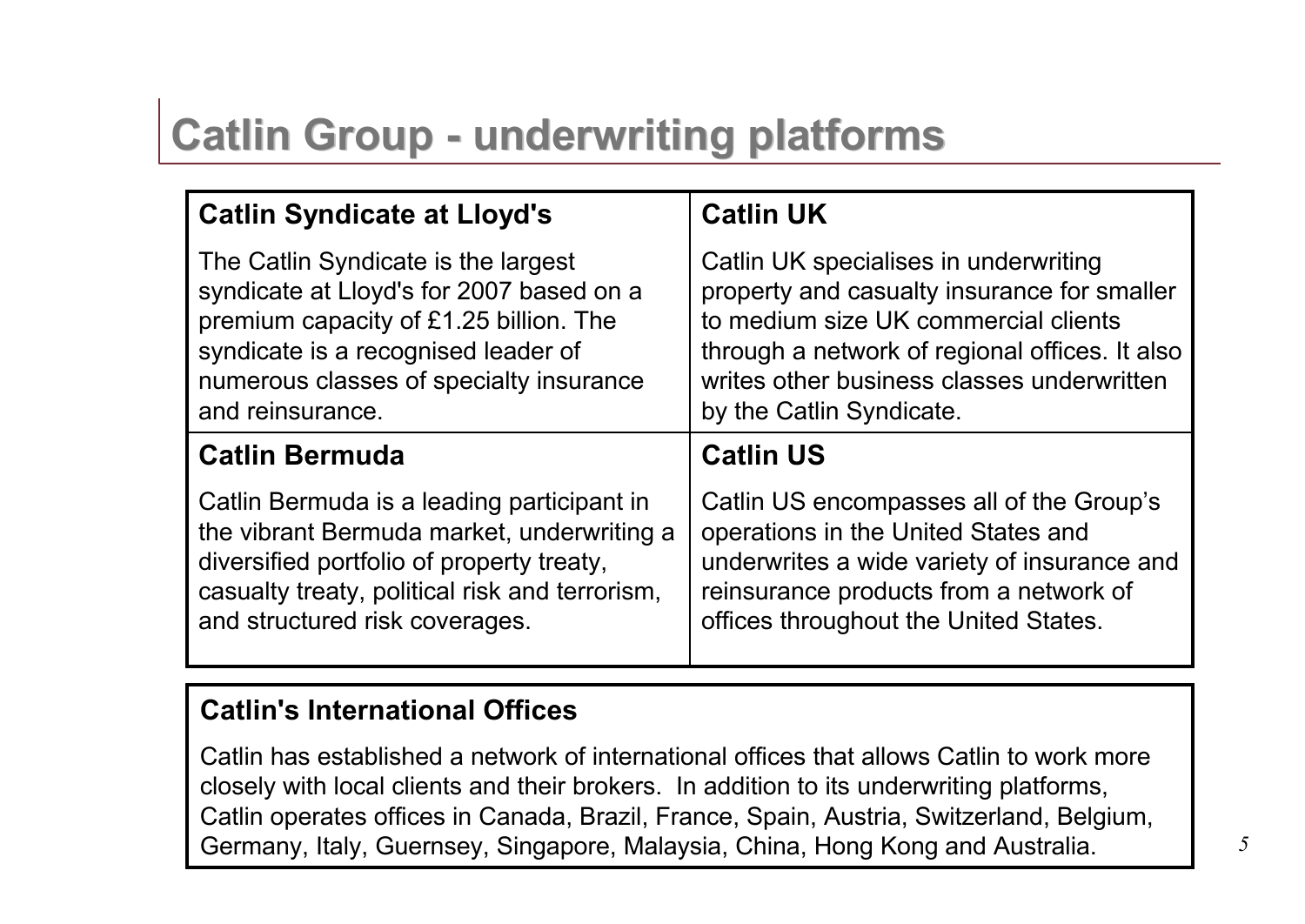### **Accounting, Regulation and Transactions**

#### **IFRS** • Challenge of 'fair value' • New global standard – end of US GAAP? **Solvency II** • Not just European – de facto international regime • Impact: more M&A? more securitisation? **SWIFT** • Swiss Re-led initiative • Insurance e-commerce at last? **?** *Solvency II is the "new beating heart" of the European Commission Karel van Hulle, director general of internal markets and services of the European Union*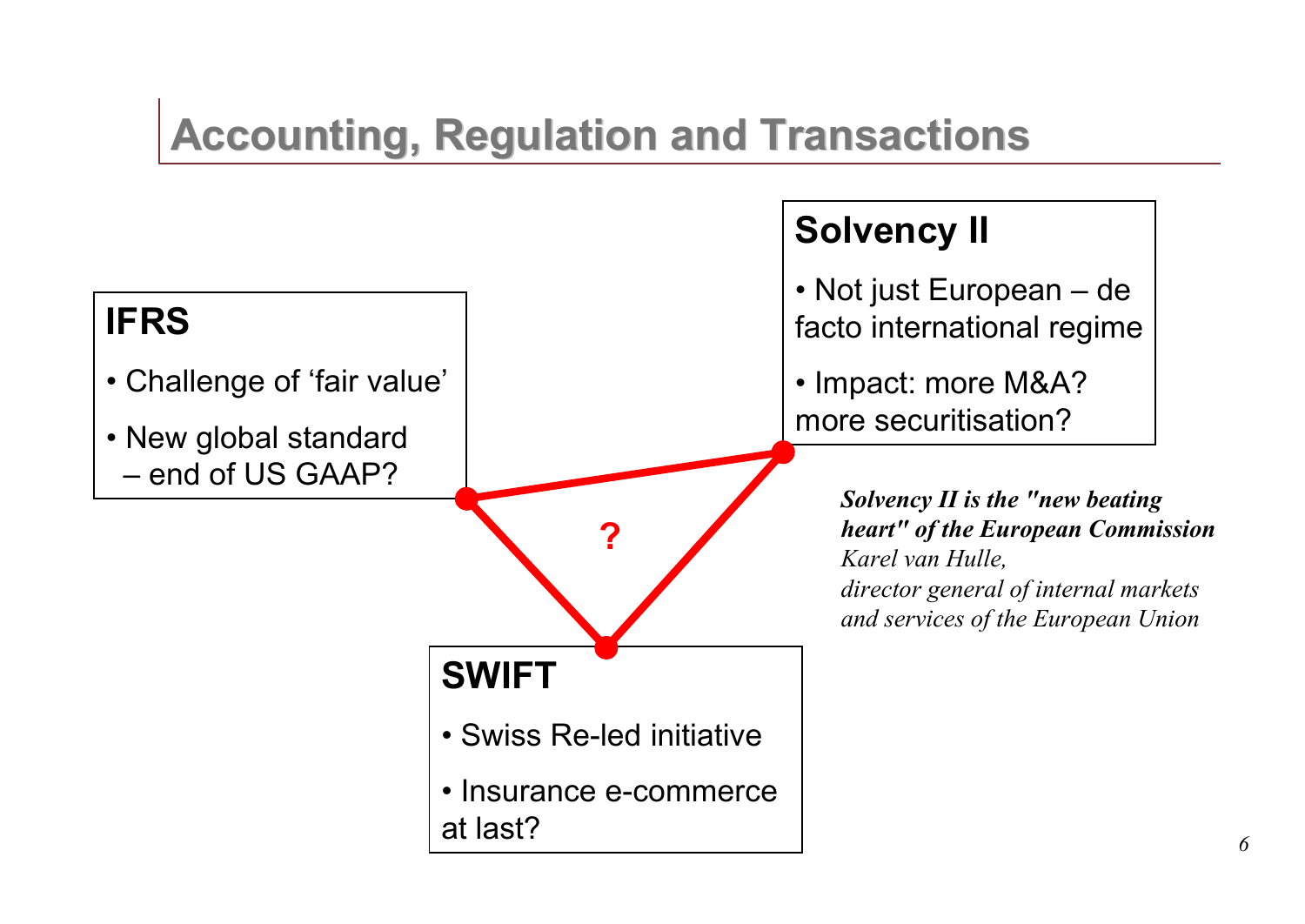### **Sales, Capital and Administration**



*Who is best placed to provide admin services?*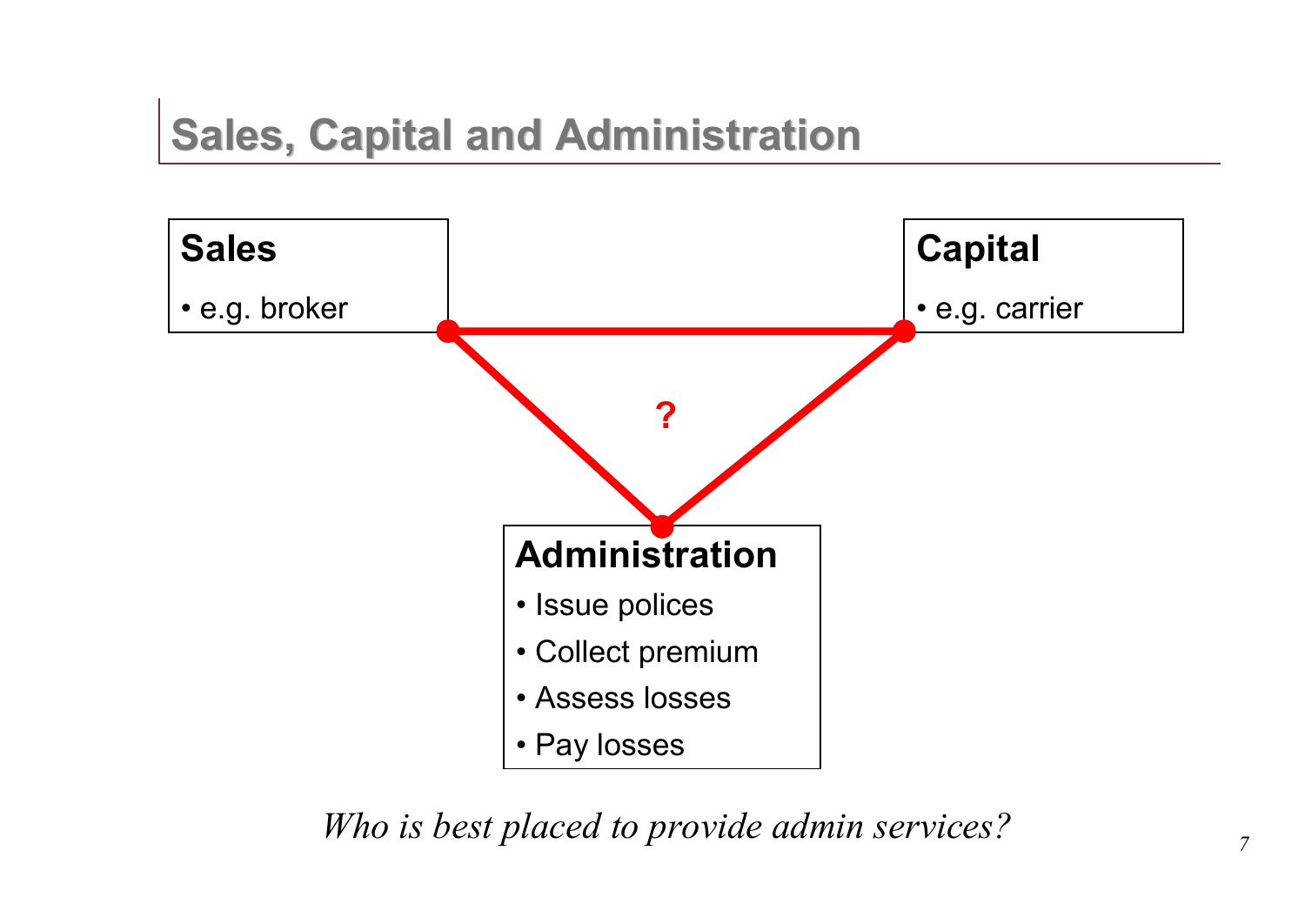### **Contract clarity and certainty**

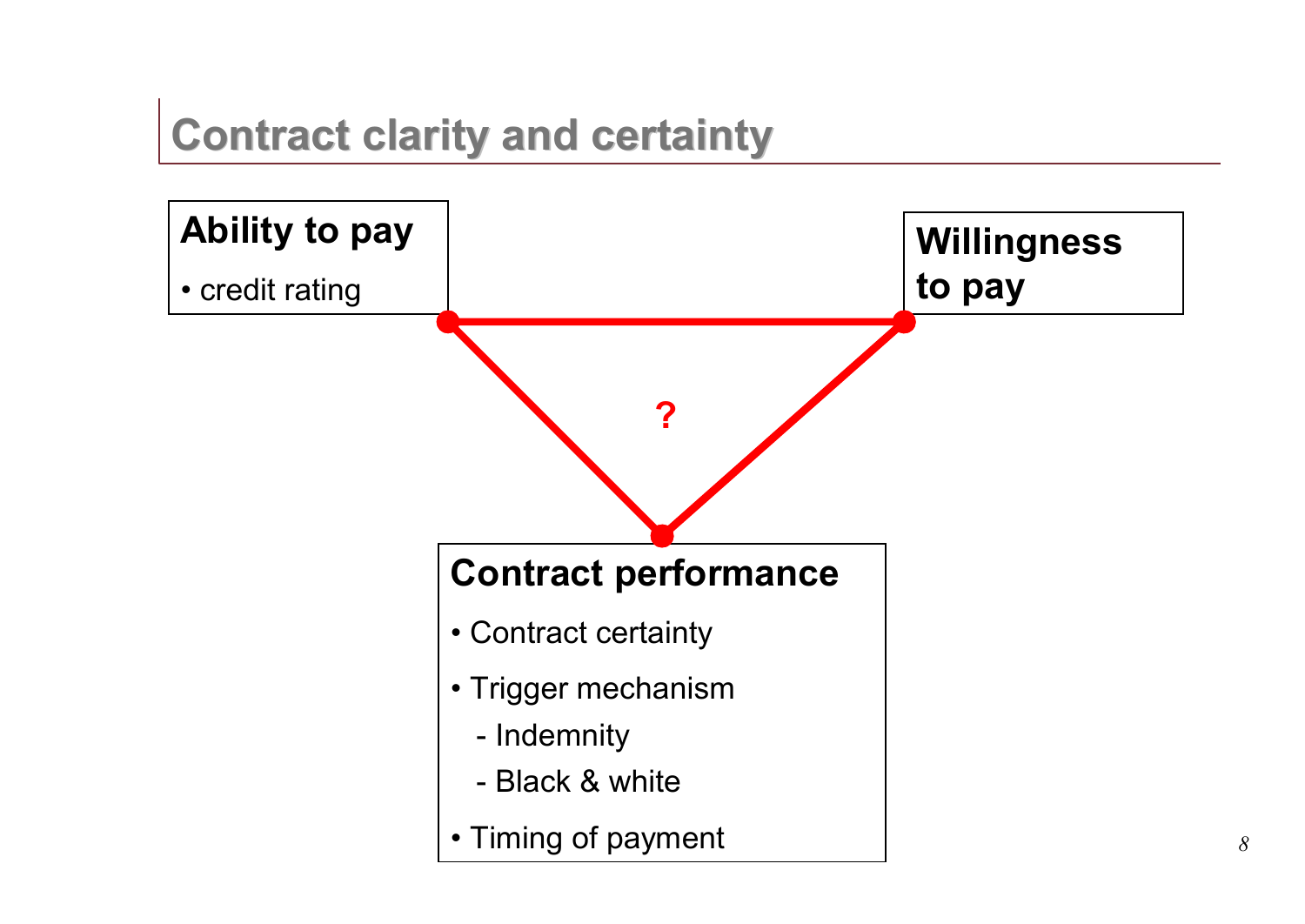## **Recent jury verdicts**

- Less than 1% of claims go to trial, but these verdicts set the floor for settlements
- Fewer claims, more being paid per claim
- Changing composition and bias of a Jury: Is a \$20m verdict in favor of the "little guy" who was harmed by greedy corporate America unreasonable in a society which pays its CEO's, sports stars hundreds of millions annually?

| <b>DATE</b>   | <b>PLAINTIFF</b>  | <b>JURISDICATION</b>     | <b>VERDICT</b> | <b>DEFENDANTS</b>                                            |
|---------------|-------------------|--------------------------|----------------|--------------------------------------------------------------|
| Mar-08        | Mahoney           | San Francsico County, CA |                | \$20M Georgia-Pacific Corp.                                  |
| Mar-08        | Walton            | Los Angeles County, CA   |                | \$21M The William Powell Co.                                 |
| Mar-08        | <b>Baccus</b>     | Philadelphia County, PA  |                | \$25M John Crane, Crane Co. and Yarway Corp.                 |
| Mar-08        | Newinski          | Ramsey County, MN        |                | \$5M John Crane, Inc.                                        |
| Mar-08        | Baroni            | Indiana County, PA       |                | \$0M Taylored Industries                                     |
| Mar-08        | Rollin Jr.        | Los Angeles County, CA   |                | \$10M Foster Wheeler Energy Corp., Elliott Co., Yarway Corp. |
| Feb-08        | Shafer            | New York County, NY      |                | \$2M John Crane Inc.                                         |
| Feb-08        | <b>Buttitta</b>   | Bergen County, NJ        |                | \$30M Asbestos Corp. and Borg-Warner Corp.                   |
| Jan-08        | Linkus            | Baltimore City, MD       |                | \$15M John Crane Inc.                                        |
| Jan-08        | Oxford            | San Francisco County, CA |                | \$2M Foster Wheeler                                          |
| Jan-08        | Saville           | Baltimore City, MD       |                | \$2M Scapa Dryers Inc., Wallace & Gale                       |
| Dec-07        | Barlow            | Los Angeles County, CA   | \$2M           | Elliot Co.                                                   |
| Dec-07        | Watkins           | McLean County, IL        |                | \$3M Honeywell International                                 |
| Dec-07        | Casale            | New York County, NY      |                | \$5M Johnson Controls Inc. and Spirax Sarco Inc.             |
| Dec-07        | Rosenberg         | New York County, NY      |                | \$4M Ericsson Inc.                                           |
| Nov-07        | Smith             | Galveston County, TX     | \$8M           | Hexion Specialty Chemicals Inc., Union Carbide Corp.         |
| <b>Nov-07</b> | Bergquist         | Los Angeles County, CA   | \$3M           | General Motors Corp.                                         |
| Oct-07        | Davis             | Los Angeles County, CA   |                | \$35M Leslie Controls Inc., Warren Pumps Inc.                |
| Sep-07        | Franklin          | Anderson County, KY      |                | \$6M R.T. Vanderbilt Co. Inc.                                |
| Aug-07        | <b>Hill Clark</b> | Morgan County, IL        |                | \$1M Honeywell International                                 |
|               |                   | <b>AVERAGE</b>           | \$10M          |                                                              |

9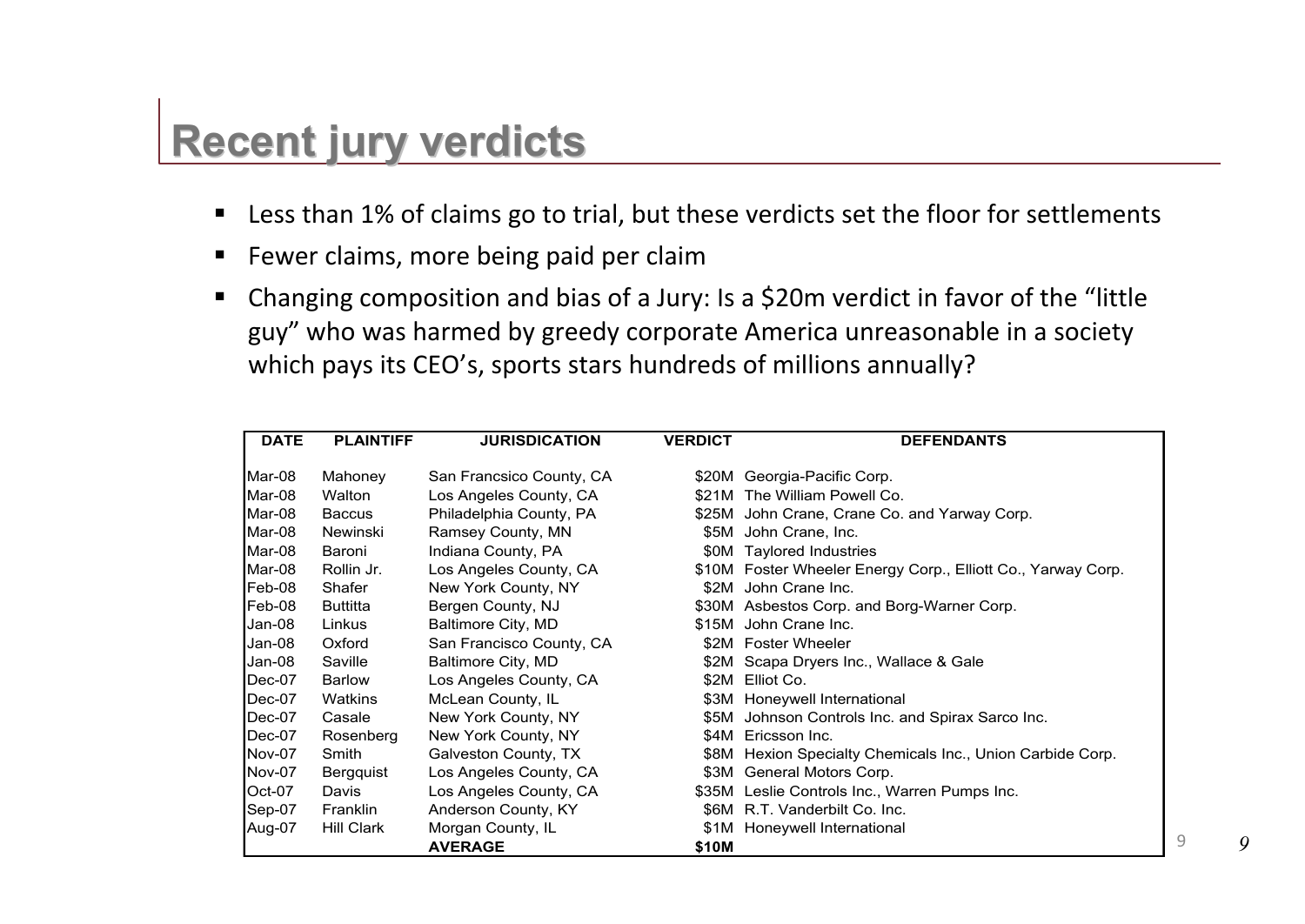### **New (parametric) personal insurance policy**

New Insurance Policy To Pay Y50,000 Benefit For Large Quakes 20 May 2008 © Copyright 2008. Nihon Keizai Shimbun, Inc. All rights reserved.

TOKYO (Nikkei)--**Earthquake insurance firm Shinsai Partners Inc. will start selling in July a policy that will pay a 50,000 yen benefit whenever there is a temblor above a certain intensity, regardless of damage.**

According to the company, this will be the first time a policy that pays benefits based on seismic intensity will be made available to individuals. In conventional earthquake insurance, benefits are paid when policyholders' homes are damaged.

Through its new product, Shinsai Partners will pay 50,000 yen to policyholders that live in a municipality that experiences an "intensity 6 upper" or stronger tremor on the Japanese 10-stage seismic intensity scale, based on announcements by the Japan Meteorological Agency.

And if a municipality certifies that a home is partially or completely destroyed, an additional benefit of 250,000 yen will be paid.

The annual premium is 4,500 yen for the policy that offers the additional benefit for partially destroyed houses and 2,900 yen for the policy that pays the extra benefit only when a home is razed to the ground.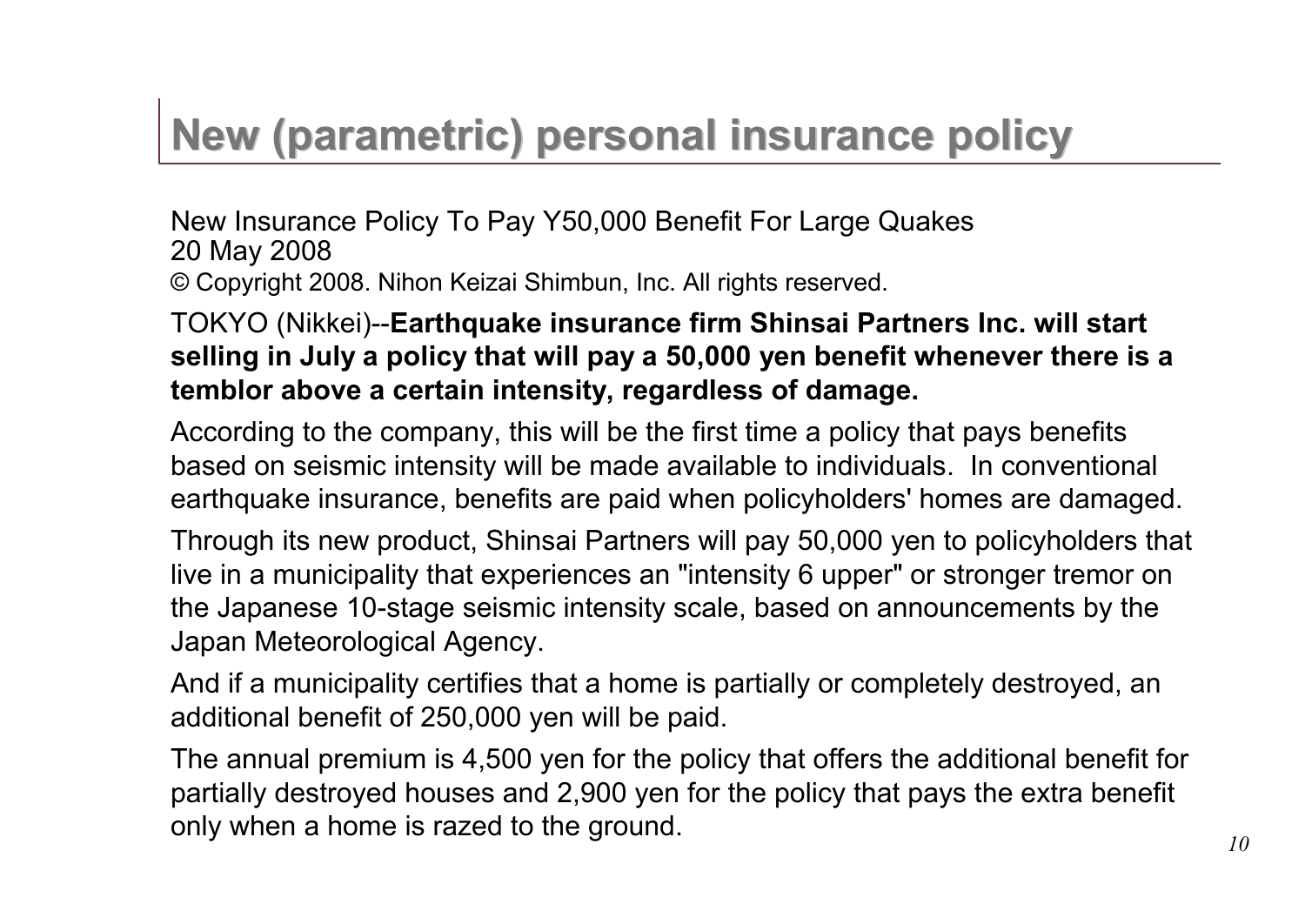### **Trading, Risk and Capital**

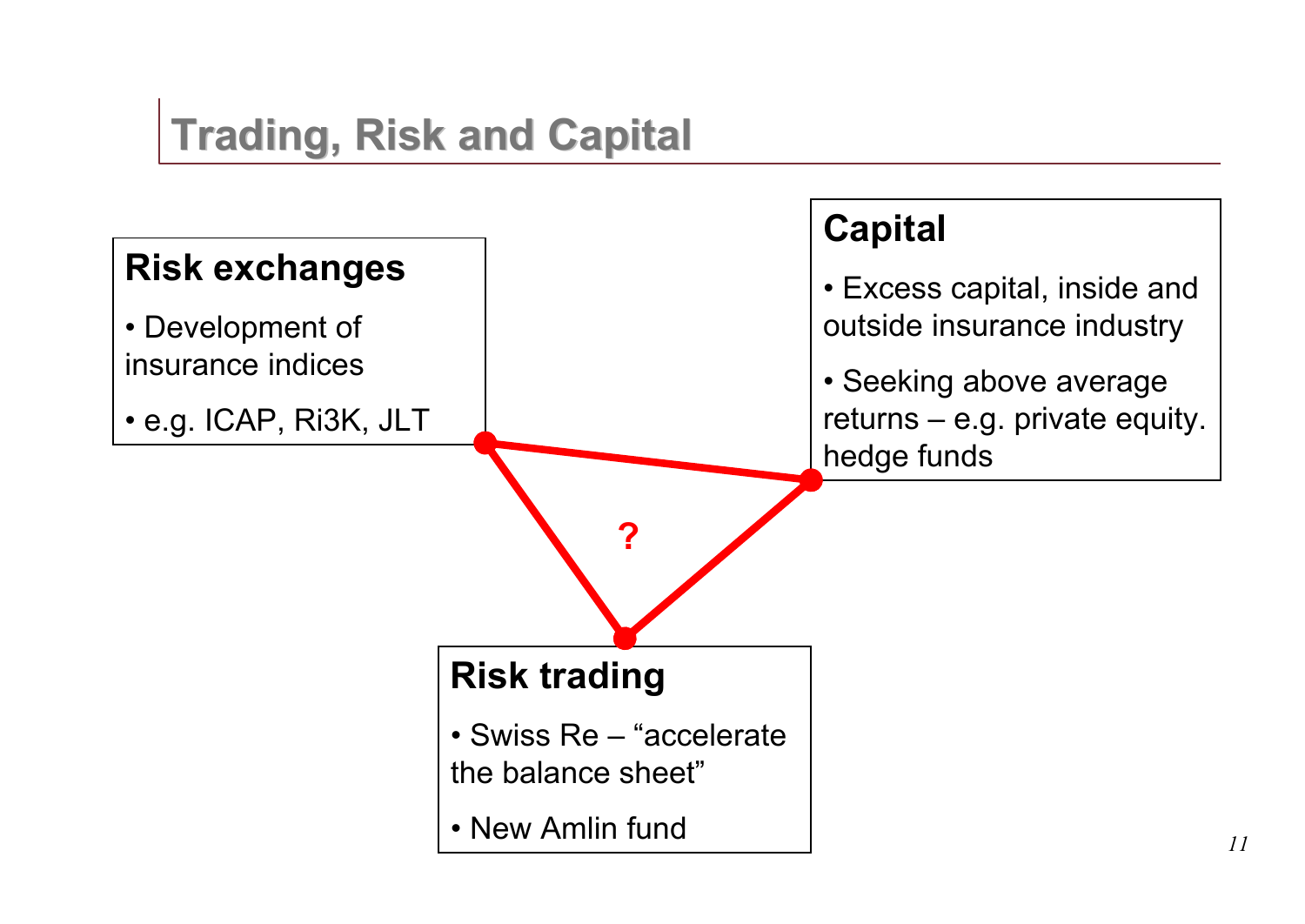### **Initiatives for electronic trading of insurance**

- Carvill Hurricane Index, single loss index exchange traded on Chicago Mercantile Exchange (CME)
- l Gallagher Re-Ex index, aggregate PCS loss indices exchange traded on NYMEX
- Select-Cat collateralised contracts traded through Guy Carpenter
- Deutsche Bank and Insurance Futures Exchange Services plan to trade catastrophe event-linked futures on Chicago Climate Futures Exchange (CCFE) – first trade has now been conducted
- Swiss Re have established catastrophe bond pricing index to facilitate trading of catastrophe price risk
- ICAP (world's largest inter-broker dealer, amongst other financial and commodity risks, currently trades excess of \$1.5 trillion of foreign currency per day) now developing insurance indices for trading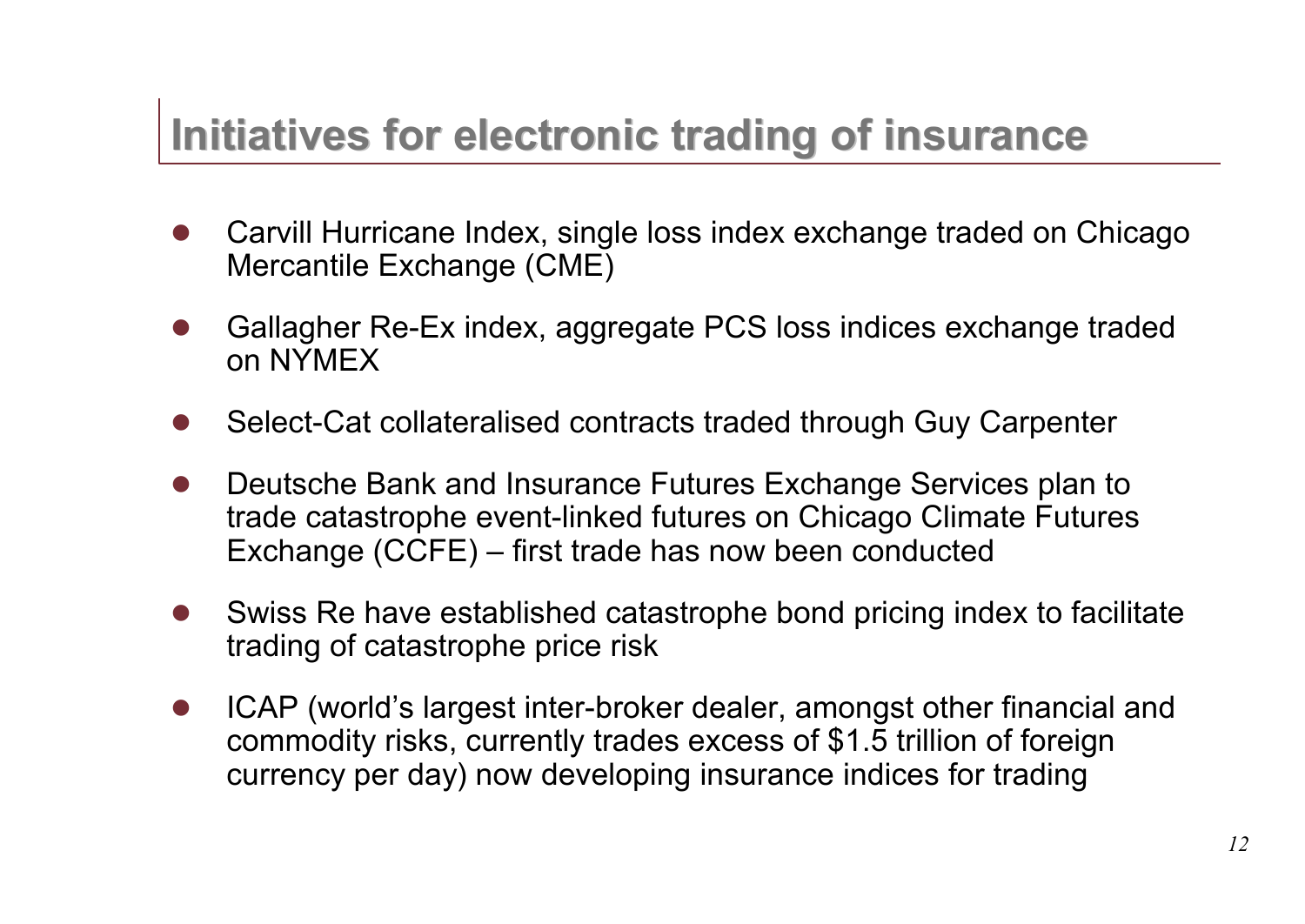### **Captives and self-insurance**

### l **Growth of captives**

- Global captive figures
	- $\overline{a}$  Number of captives ~ 4,900
	- $\overline{a}$  Written annual premiums ~ estimate \$60+ billion
	- $\overline{z}$  Capital & surplus ~ approx. \$150 billion
		- For comparison AIG \$104 bn, Allianz €50 bn, Munich Re €26 bn, Swiss Re \$CHF30 bn, ACE \$14 bn, XL \$10 bn

### **Impact of growth in self-insurance**

- "One-way ratchet"
	- ä Self-insurance increases during hard market, but does not decrease to same extent in soft market
- ◆ "Self-selection"

ä Tends to be the "better accounts" that self-insure the most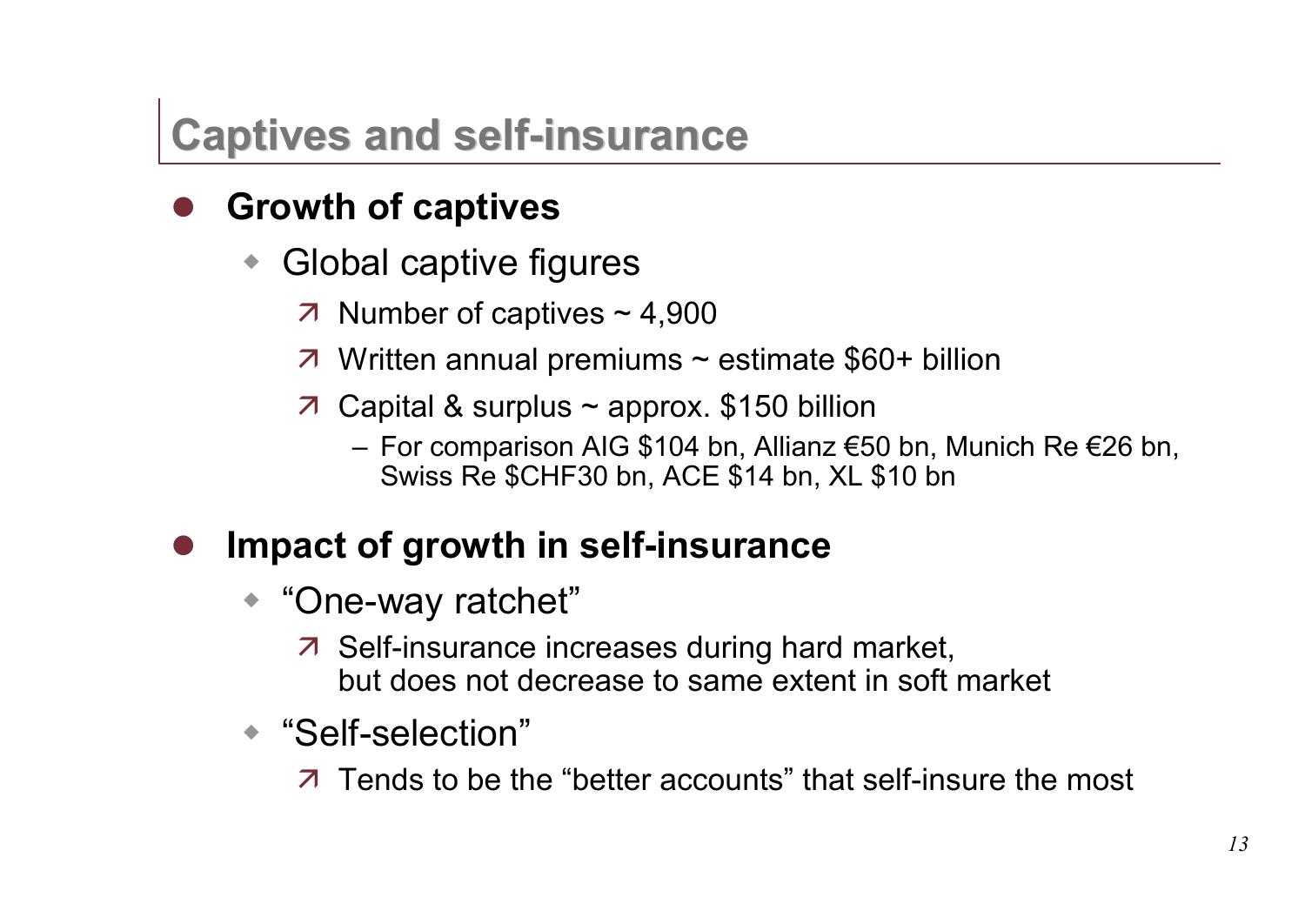### **Growth in risk retention leads to increased volatility**



*"Our main 'competitors' are our clients via self-reinsurance"* Jacques Aigrain, CEO Swiss Re 3 March 2006

> "We used to operate on quite a low deductible, but now it's quite high in order to keep our premiums to a minimum and to be affordable. Also, we believe we're managing our risks better so we can afford to keep more in-house."

> > *UK Biennial Risk Management and Risk Financing Survey 2003*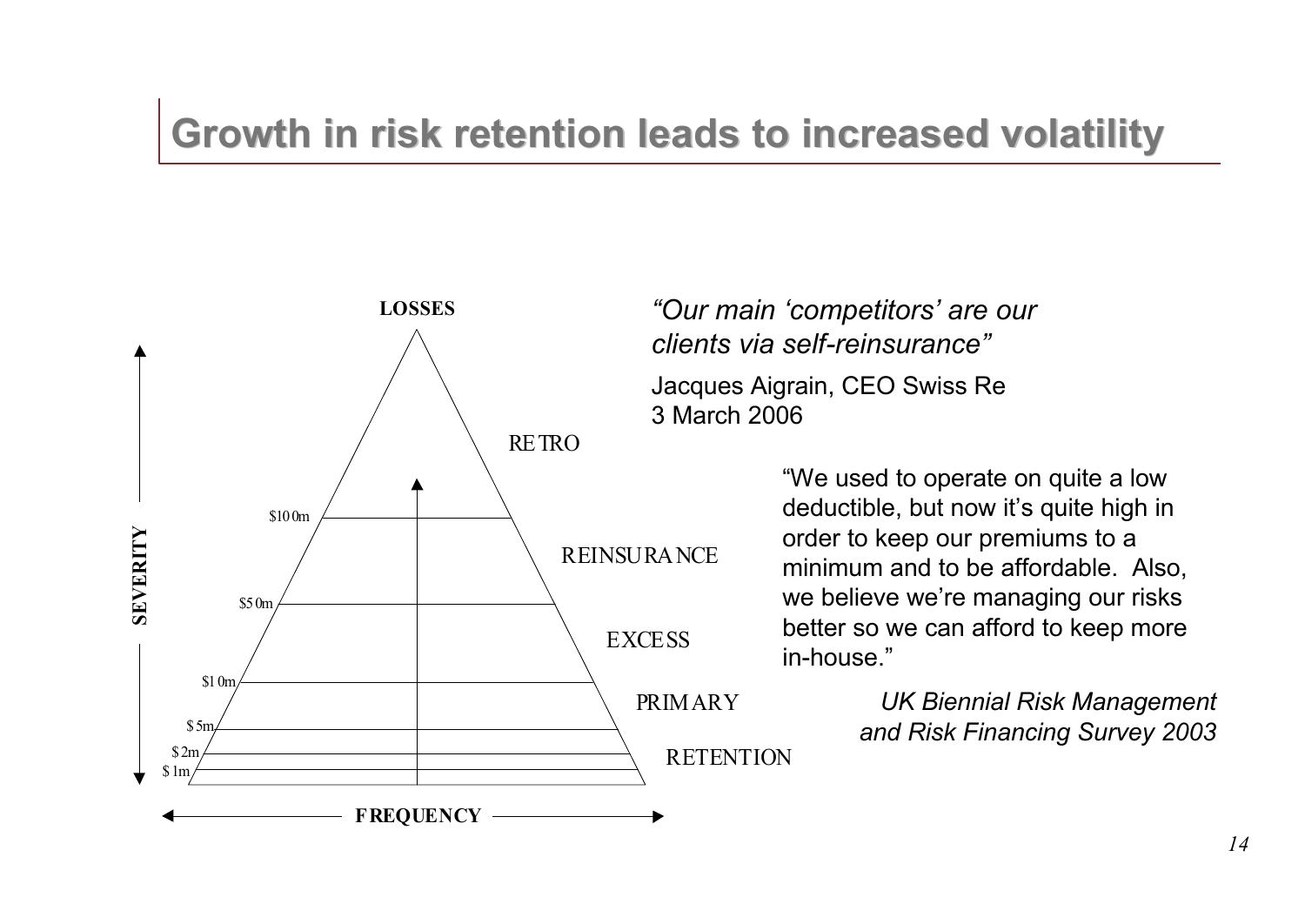### **Catastrophe note/loan issuance**



*Source: Aon Capital Markets*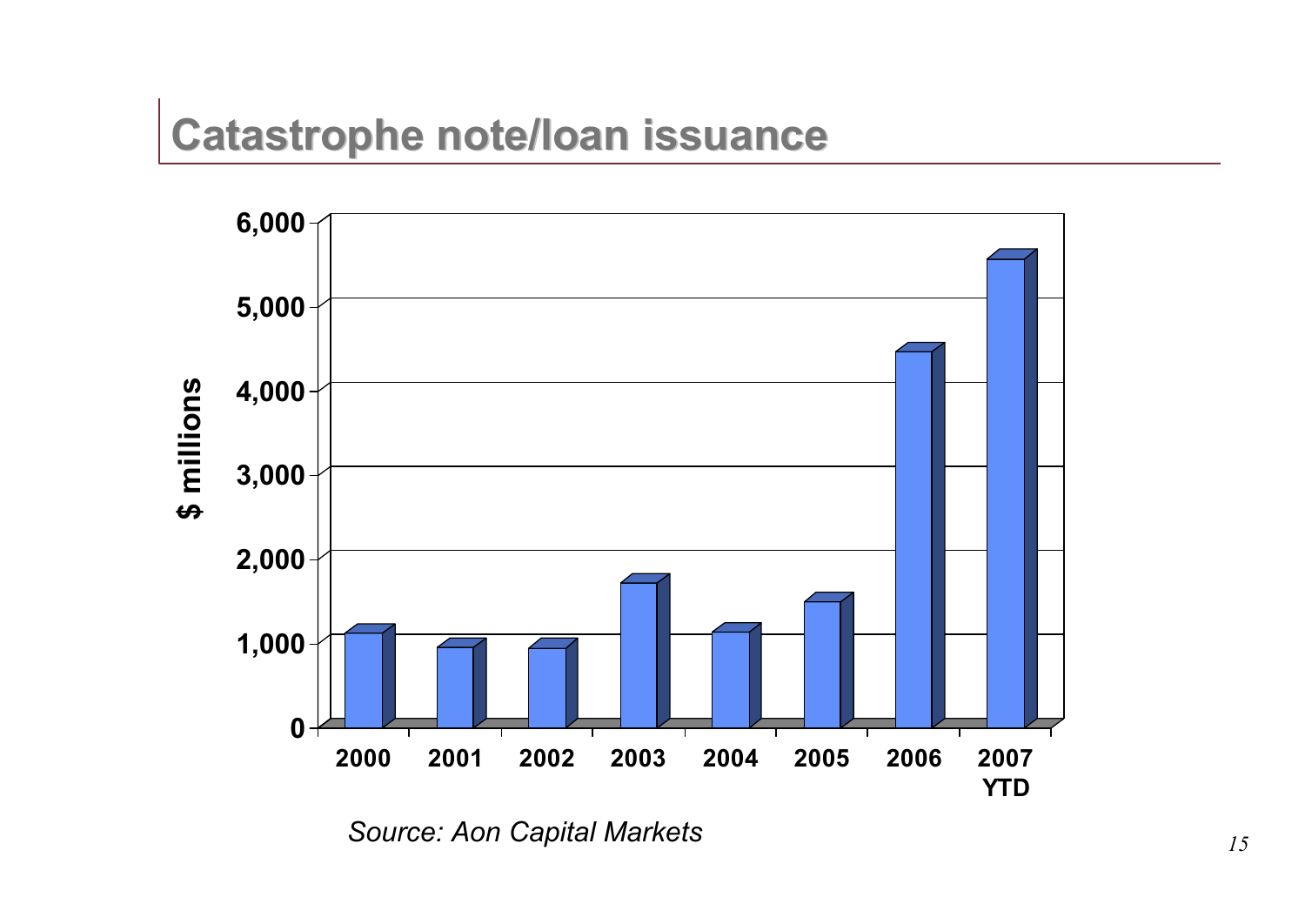### **Manufacturing and Distribution**



*Who is best placed to aggregate supply and demand? NB: European insurers now buying UK brokers*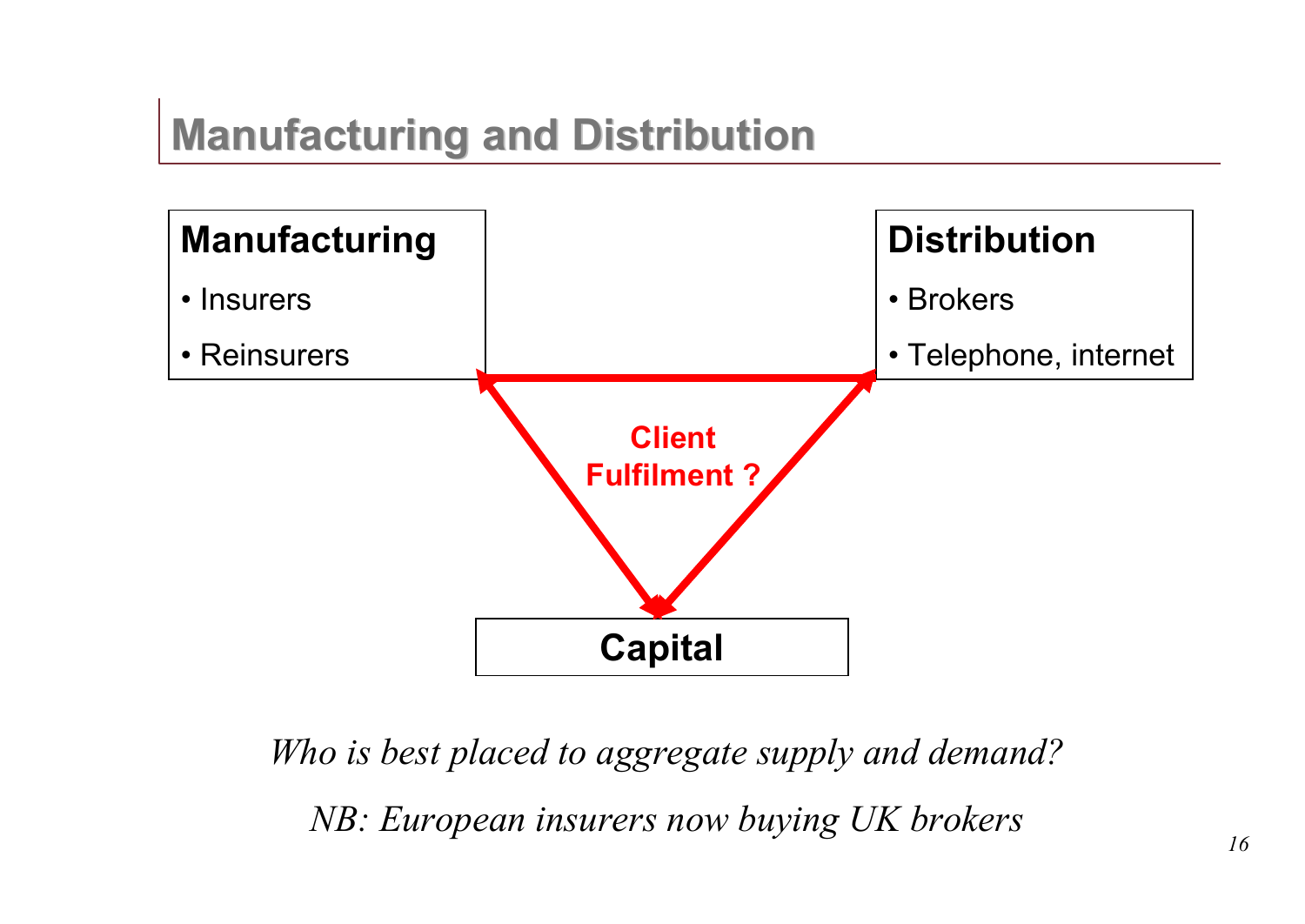#### **US Total Commercial Lines Net Premiums Written and Commission Rates\***



\* Excluding contingent commissions.

\*\* Contingent commission calculated as a percent of NPW and not available before 1996. Contingent commission for commercial lines calculated based on premium split between commercial and other lines for each carrier.

*Source: AM Best*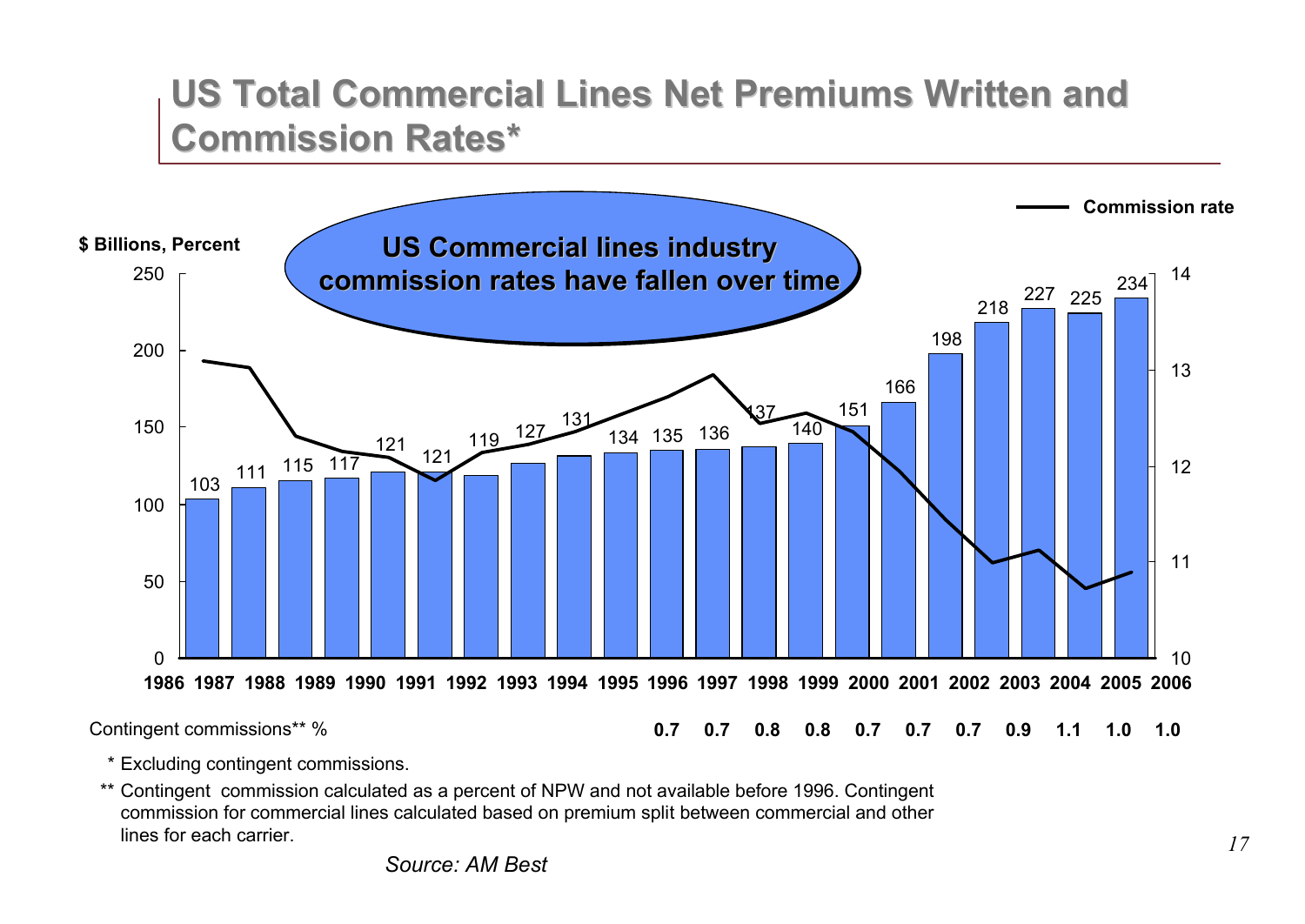#### **Growth of US P&C Premium and Contingent Commissions**



\* Preliminary analysis suggest that US Commercial Contingent Commissions in 2003 were \$1,961M increasing to \$2,432 by the year 2006. CAGR = 7.4%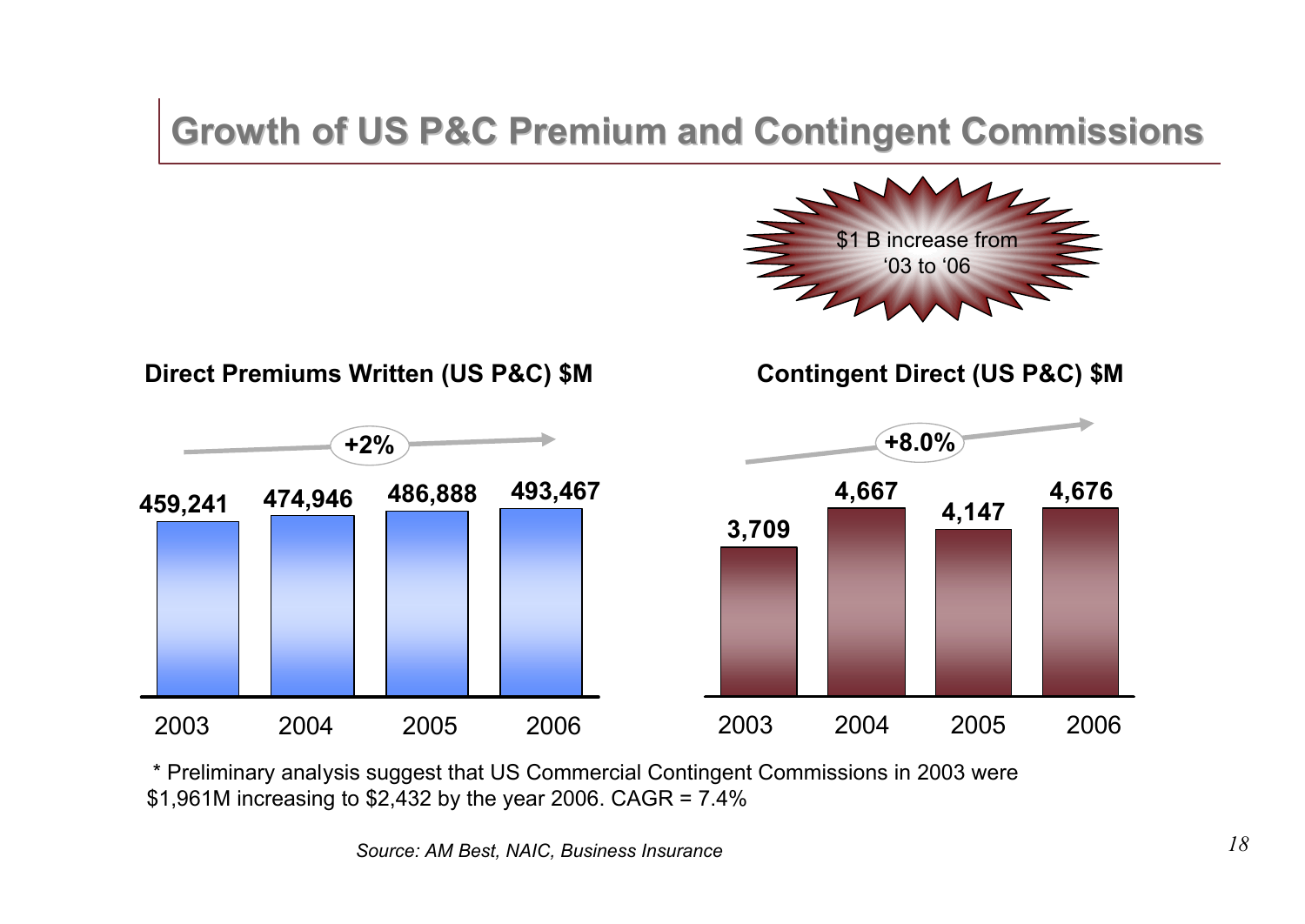### **Collapse of distribution chain**

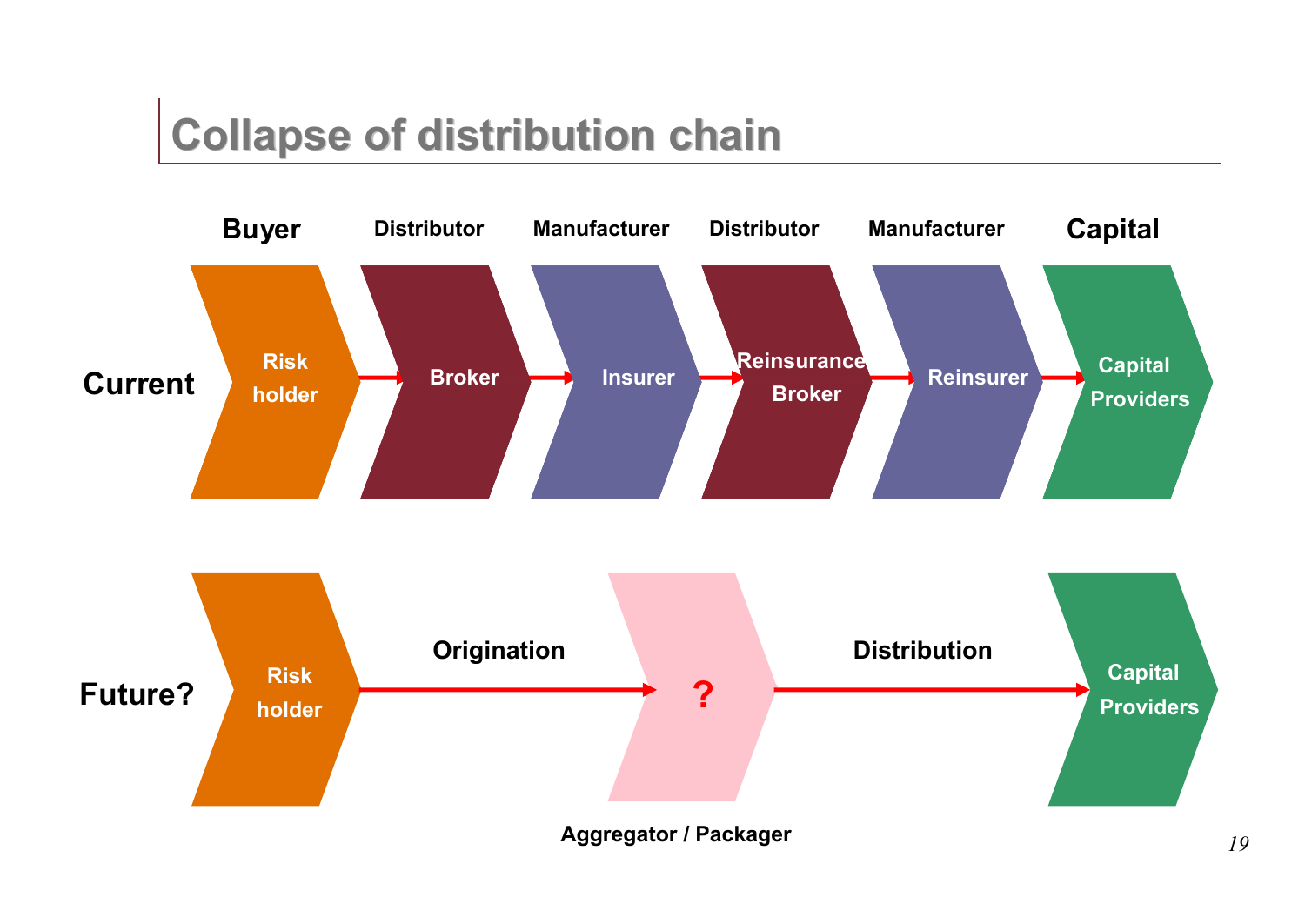## **Originate, Distribute and Capital**

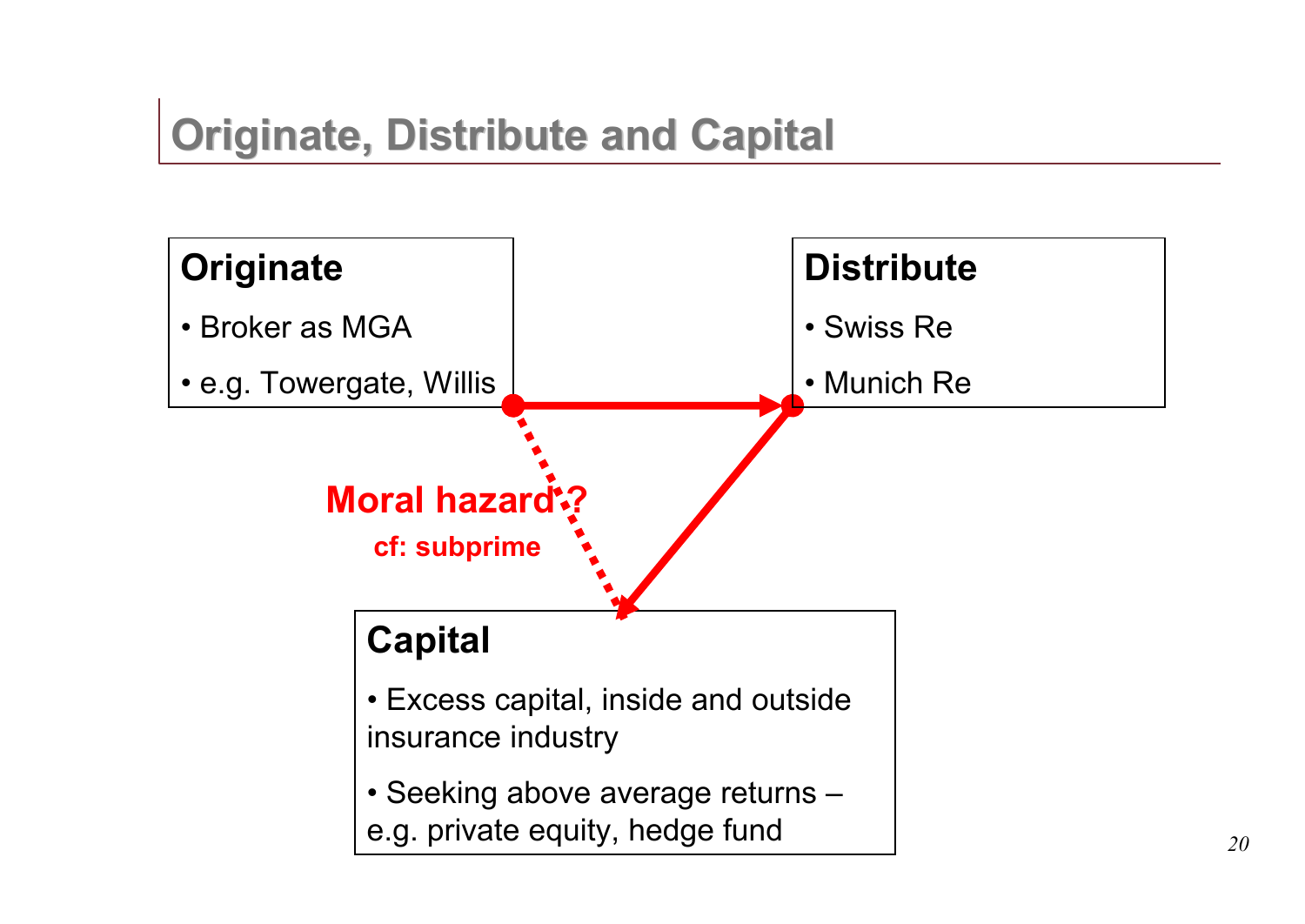### **Some final thoughts (for Herbert Fromme)**

- l **What is the carriers' standard response to client risk problems?**
	- **Exclude it** e.g. seepage & pollution in 70's
	- **Limit it** e.g. claims occurring to claims made in 80's
	- **Exit class** e.g. after declining rates in recent months

#### l **Fact: Since beginning of 2007**

- \$28.5 billion of US / Bermuda insurance stock repurchased ä Nearly 10% of shareholders' equity
- \$27 billion of insurance stock authorised for future repurchase

#### **Would it be better for clients if surplus capital was used to expand risk covers?**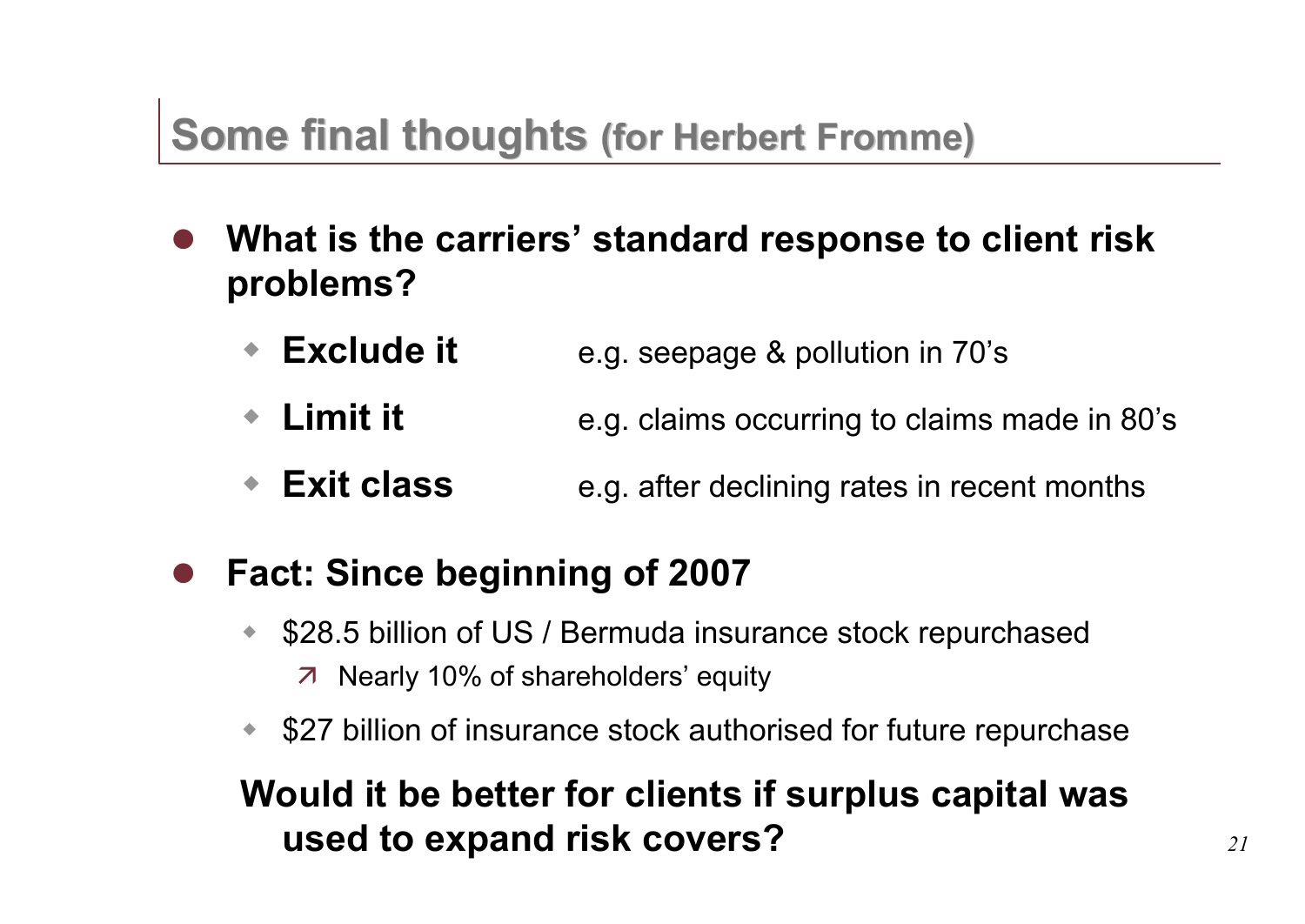### **Something to think about for the weekend …**

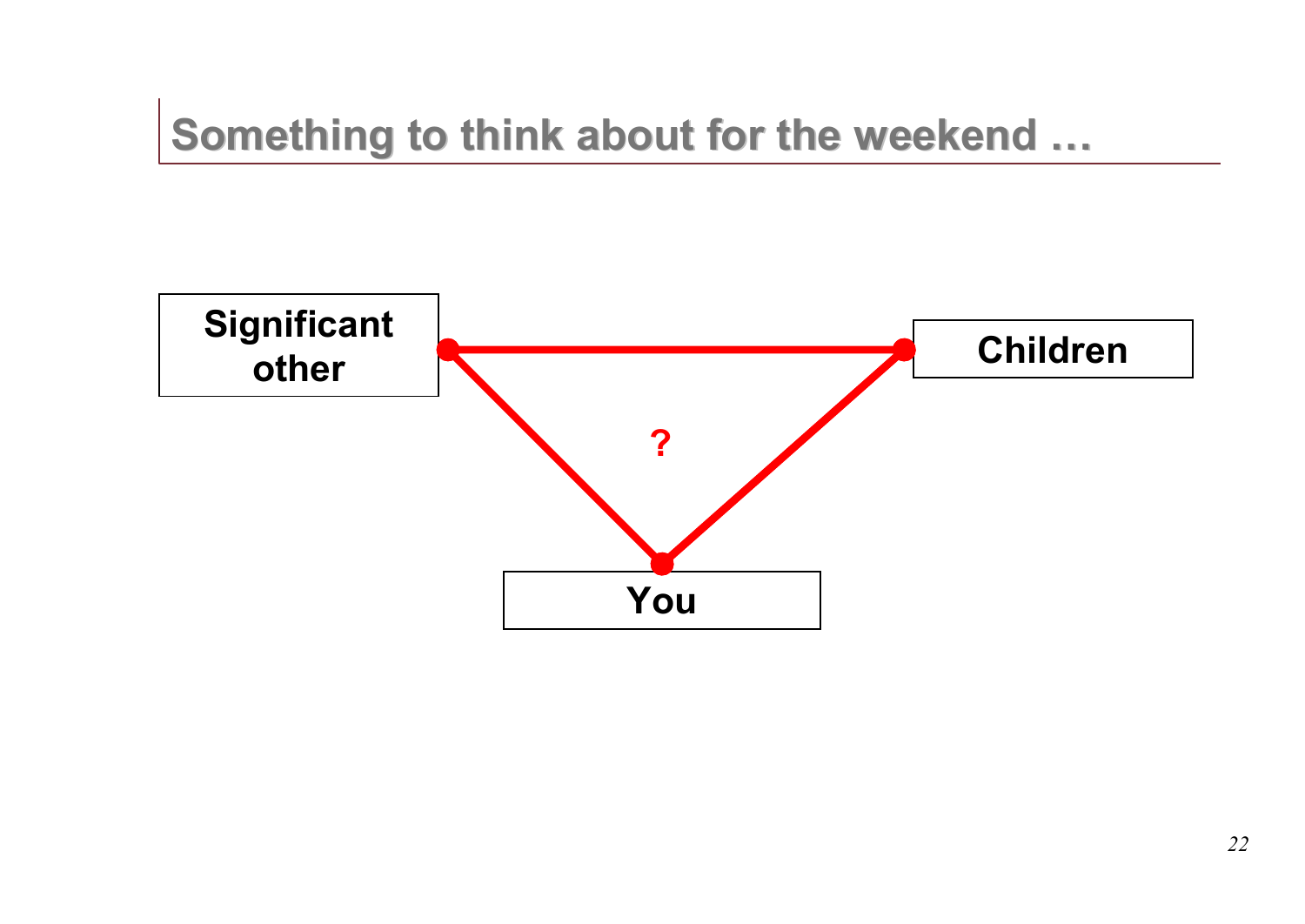### **Something to think about for the weekend …**